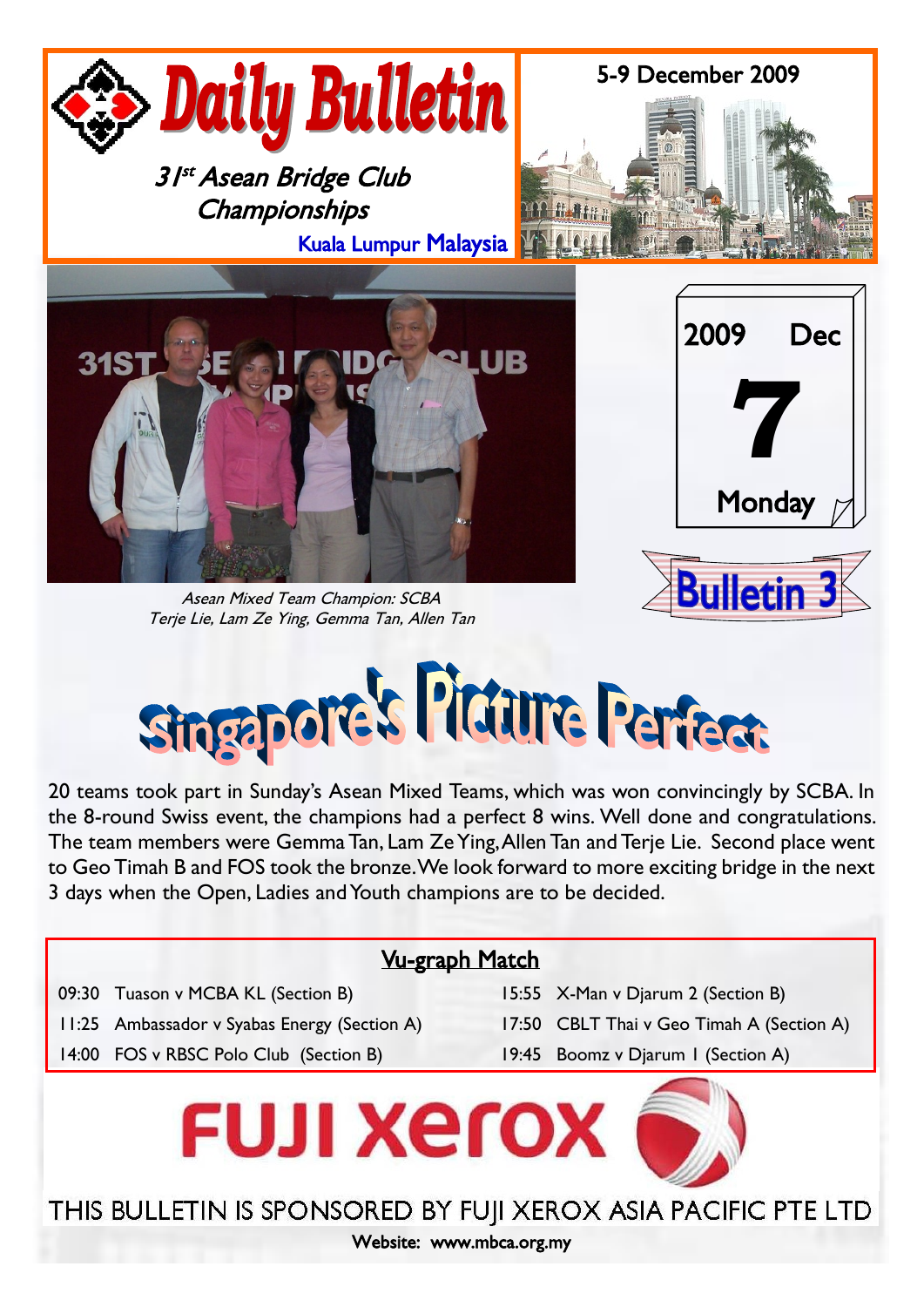$\sqrt{\frac{A}{2}}$ 

# Today's Schedule

|                 | <b>7th December</b><br>Monday |
|-----------------|-------------------------------|
| Time            | Event                         |
| $09:30 - 11:15$ | Open/Ladies/Youths QRI        |
| $11:25 - 13:10$ | Open/Ladies/Youths QR2        |
| $14:00 - 15:45$ | Open/Ladies/Youths QR3        |
| $15:55 - 17:40$ | Open/Ladies/Youths QR4        |
| $17:50 - 19:35$ | Open/Ladies/Youths QR5        |
| $19:45 - 21:30$ | Open/Ladies/Youths QR6        |

# Match Schedule

# Round 1 (09:30)

| <b>Open Teams Section A</b>                                                                                                                               | <b>Open Teams Section B</b>                                                                                                                            | <b>Ladies/Youths Teams</b>                                                                                                                                                                |
|-----------------------------------------------------------------------------------------------------------------------------------------------------------|--------------------------------------------------------------------------------------------------------------------------------------------------------|-------------------------------------------------------------------------------------------------------------------------------------------------------------------------------------------|
| <b>Table</b>                                                                                                                                              | Table                                                                                                                                                  | Table                                                                                                                                                                                     |
| 2 Syabas Energy v Geo Timah A<br>3 Rylai v Ambassador<br>4 CBLT Thai v Pattaya I<br>5 Forbes v Boomz<br>6 Djarum I v Gabrial UI<br>7 Danta v MCBA Kuching | Tuason v MCBA KL<br>Geo Timah B v Indo/Mal<br>8<br>9 FOS v X-Man<br>10 Pattaya 2 v RBSC<br>11 Katipunan v RBSC Polo Club<br>12 Djarum 2 v Gabrial MGTH | 13 MCBA Kuching v Geo Timah B<br>14 International v RBSC Polo Club<br>15 Angels v MCBA 1<br>16 XMing v Saniva<br>17 Geo Timah A v Singapore<br>18 Emmaline v Djarum<br>19 MCBA 2 v MCBA 3 |

# Round 2 (11:25)

| <b>Open Teams Section A</b>                                                                                                                                     | <b>Open Teams Section B</b>                                                                                                                                             | <b>Ladies/Youths Teams</b>                                                                                                                                                                |
|-----------------------------------------------------------------------------------------------------------------------------------------------------------------|-------------------------------------------------------------------------------------------------------------------------------------------------------------------------|-------------------------------------------------------------------------------------------------------------------------------------------------------------------------------------------|
| <b>Table</b>                                                                                                                                                    | <b>Table</b>                                                                                                                                                            | Table                                                                                                                                                                                     |
| I Ambassador v Syabas Energy<br>2 Pattaya I v Rylai<br>3 Boomz v CBLT Thai<br>4 Gabrial UI v Forbes<br><b>5MCBA Kuching v Djarum I</b><br>6 Geo Timah A v Danta | X-Man v Geo Timah B<br><b>RBSC v FOS</b><br>8<br>RBSC Polo Club v Pattaya 2<br>9<br>10 Gabrial MGTH v Katipunan<br><b>II MCBA KL v Djarum 2</b><br>12 Indo/Mal v Tuason | 13 RBSC Polo Club v MCBA Kuching<br>14 Geo Timah B v International<br>15 MCBA 3 v Angels<br>16 Djarum v XMing<br>17 Emmaline v Geo Timah A<br>18 Singapore v Saniva<br>19 MCBA I v MCBA 2 |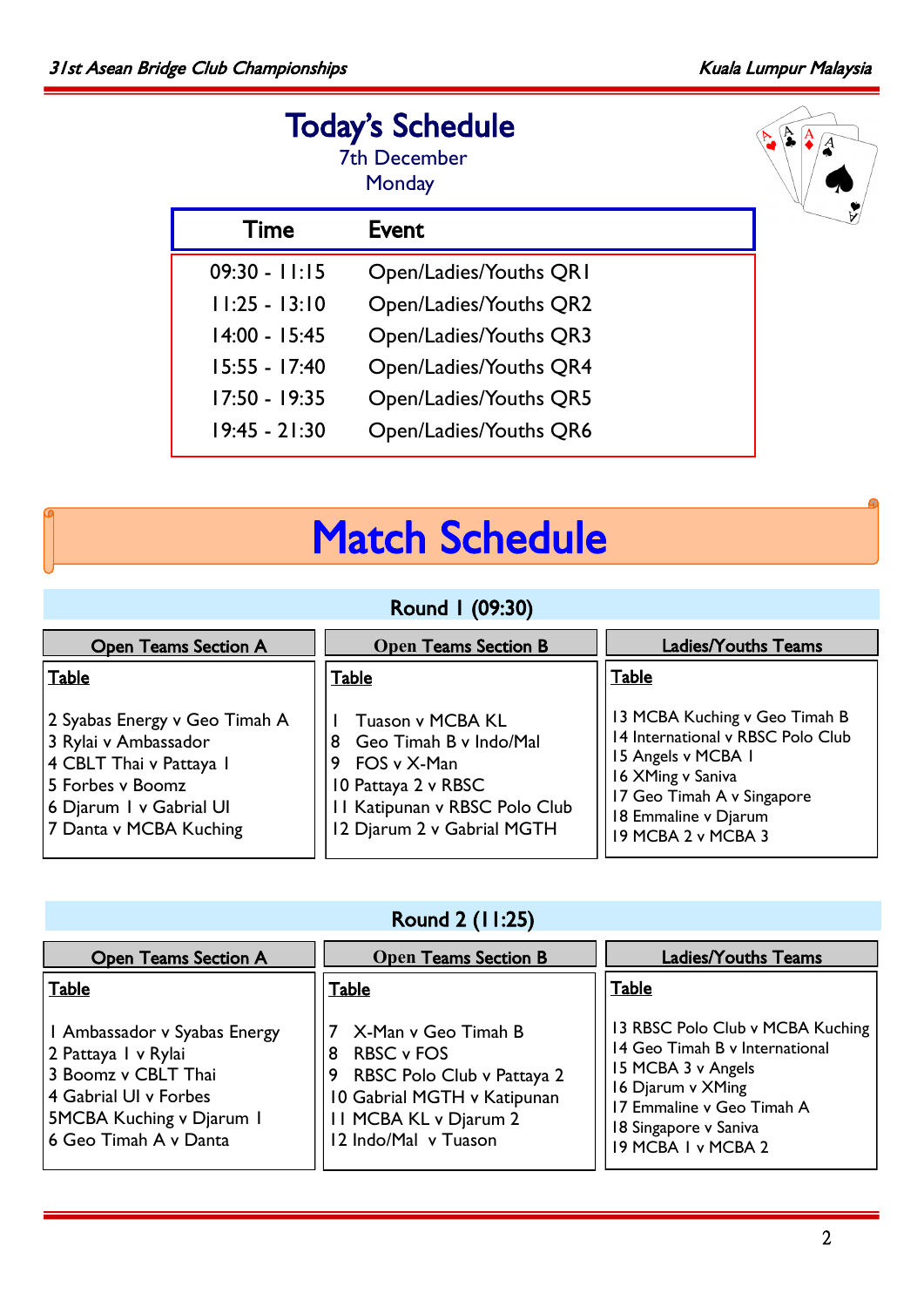# Match Schedule

# Round 3 (14:00)

| <b>Open Teams Section A</b>                                                                                                                               | <b>Open Teams Section B</b>                                                                                                                               | <b>Ladies/Youths Teams</b>                                                                                                                                                                |
|-----------------------------------------------------------------------------------------------------------------------------------------------------------|-----------------------------------------------------------------------------------------------------------------------------------------------------------|-------------------------------------------------------------------------------------------------------------------------------------------------------------------------------------------|
| Table                                                                                                                                                     | <b>Table</b>                                                                                                                                              | Table                                                                                                                                                                                     |
| 2 Syabas Energy v Pattaya 1<br>3 Rylai v Boomz<br>4 CBLT Thai v Gabrial UI<br>5 Forbes v MCBA Kuching<br>6 Djarum I v Geo Timah A<br>7 Danta v Ambassador | FOS v RBSC Polo Club<br>Geo Timah B v RBSC<br>8<br>Pattaya 2 v Gabrial MGTH<br>9<br>10 Katipunan v MCBA KL<br>11 Djarum 2 v Indo/Mal<br>12 Tuason v X-Man | 13 MCBA Kuching v MCBA 3<br>14 International v Djarum<br>15 Angels v RBSC Polo Club<br>16 XMing v Singapore<br>17 Geo Timah A v MCBA 1<br>18 Saniva v Emmaline<br>19 MCBA 2 v Geo Timah B |

# Round 4 (15:55)

| <b>Open Teams Section A</b>                                                                                                                              | <b>Open Teams Section B</b>                                                                                                                               | <b>Ladies/Youths Teams</b>                                                                                                                                                                |
|----------------------------------------------------------------------------------------------------------------------------------------------------------|-----------------------------------------------------------------------------------------------------------------------------------------------------------|-------------------------------------------------------------------------------------------------------------------------------------------------------------------------------------------|
| <b>Table</b>                                                                                                                                             | Table                                                                                                                                                     | Table                                                                                                                                                                                     |
| 2 Boomz v Syabas Energy<br>3 Gabrial UI v Rylai<br>4 MCBA Kuching v CBLT Thai<br>5 Geo Timah A v Forbes<br>6 Ambassadorv Djarum I<br>7 Pattaya I v Danta | X-Man v Djarum 2<br>RBSC Polo Club v Geo Timah B<br>8<br>Gabrial MGTH v FOS<br>9<br>10 MCBA KL v Pattaya 2<br>II Indo/Mal v Katipunan<br>12 RBSC v Tuason | 13 Djarum v MCBA Kuching<br>14 MCBA 3 v International<br>15 Geo Timah A v Angels<br>16 RBSC Polo Club v XMing<br>17 MCBA I v Saniva<br>18 Geo Timah B v Emmaline<br>19 Singapore v MCBA 2 |

# Round 5 (17:50)

| <b>Open Teams Section A</b>                                                                                                                               | <b>Open Teams Section B</b>                                                                                                                                 | <b>Ladies/Youths Teams</b>                                                                                                                                                                |
|-----------------------------------------------------------------------------------------------------------------------------------------------------------|-------------------------------------------------------------------------------------------------------------------------------------------------------------|-------------------------------------------------------------------------------------------------------------------------------------------------------------------------------------------|
| <b>Table</b>                                                                                                                                              | <b>Table</b>                                                                                                                                                | <b>Table</b>                                                                                                                                                                              |
| I CBLT Thai v Geo Timah A<br>2 Syabas Energy v Gabrial UI<br>3 Rylai v MCBA Kuching<br>4 Forbes v Ambassador<br>5 Djarum I v Pattaya I<br>6 Danta y Boomz | Geo Timah B v Gabrial MGTH<br><b>FOS v MCBA KL</b><br>8<br>Pattaya 2 v Indo/Mal<br>10 Katipunan v X-Man<br>II Djarum 2 v RBSC<br>12 Tuason v RBSC Polo Club | 13 MCBA Kuching v MCBA 1<br>14 International v Singapore<br>15 Angels v Geo Timah B<br>16 XMing v Emmaline<br>17 Geo Timah A v MCBA 3<br>18 Saniva v Djarum<br>19 MCBA 2 v RBSC Polo Club |

# Round 6 (19:45)

| <b>Open Teams Section A</b>                                                                                                                               | <b>Open Teams Section B</b>                                                                                                                            | <b>Ladies/Youths Teams</b>                                                                                                                                                                |
|-----------------------------------------------------------------------------------------------------------------------------------------------------------|--------------------------------------------------------------------------------------------------------------------------------------------------------|-------------------------------------------------------------------------------------------------------------------------------------------------------------------------------------------|
| <b>Table</b>                                                                                                                                              | Table                                                                                                                                                  | <b>Table</b>                                                                                                                                                                              |
| I Boomz v Djarum I<br>2 MCBA Kuching v Syabas Energy<br>3 Geo Timah A v Rylai<br>4 Ambassador v CBLT Thai<br>5 Pattaya I v Forbes<br>6 Gabrial UI v Danta | MCBA KL v Geo Timah B<br>Indo/Mal v FOS<br>8<br>9 X-Man v Pattaya 2<br>10 RBSC v Katipunan<br>II RBSC Polo Club v Djarum 2<br>12 Gabrial MGTH v Tuason | 13 Singapore v MCBA Kuching<br>14 MCBA I v International<br>15 Emmaline v Angels<br>16 MCBA 3 v XMing<br>17 Geo Timah B v Geo Timah A<br>18 RBSC Polo Club v Saniva<br>19 Djarum v MCBA 2 |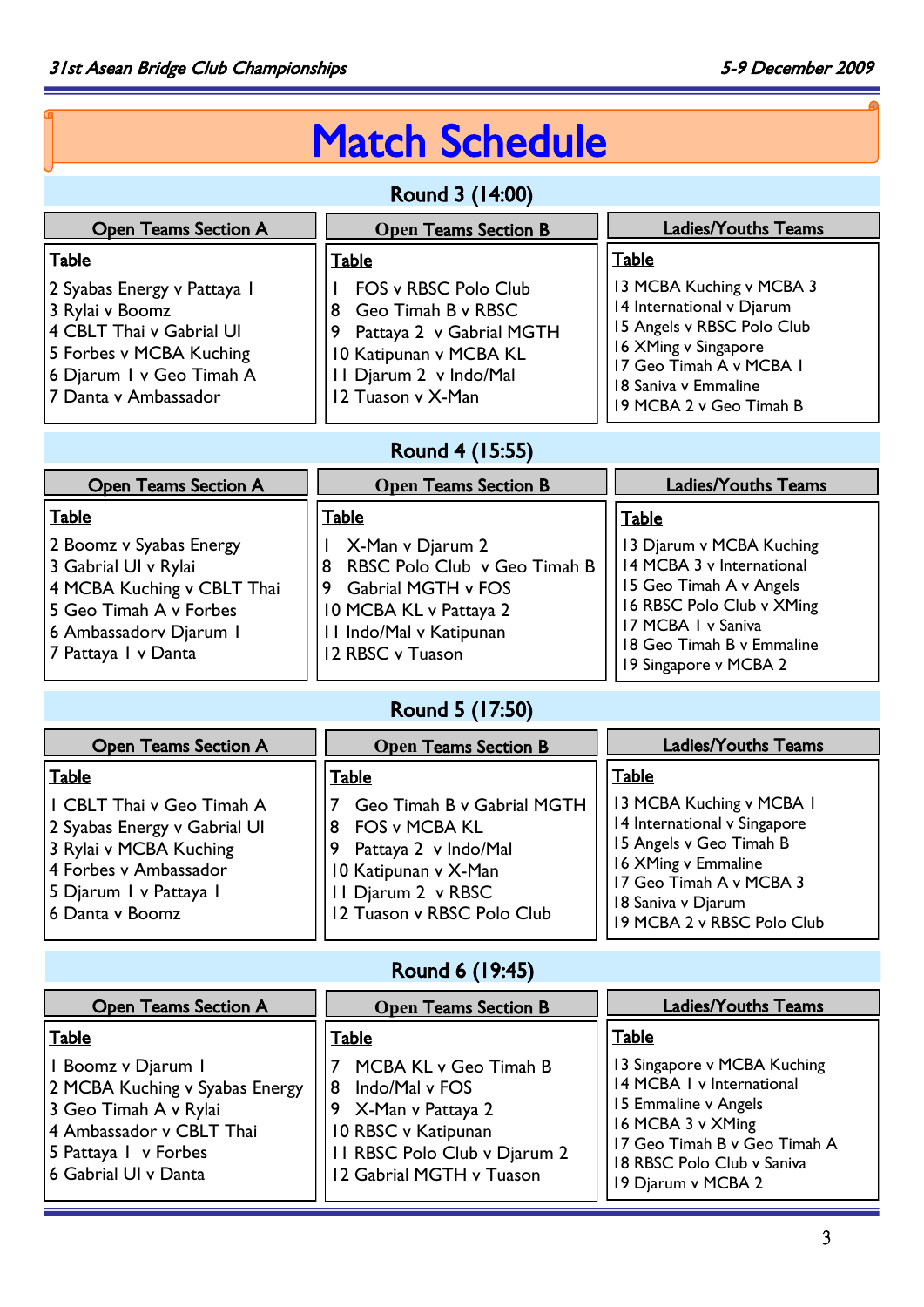## PABF Master Points

The following PABF Master Points will be awarded for these championships:

Open Teams:  $1^{st}$  10,  $2^{nd}$  6,  $3^{rd}$  4,  $4^{th}$ 3,  $5^{th}$ 2, 6<sup>th</sup> to  $10^{th}$  1.

Ladies Teams:  $I^{st}$  6,  $2^{nd}$  4,  $3^{rd}$  4,  $4^{th}$  2.

Youth Teams:  $I^{st}$  3,  $2^{nd}$  2.

Mixed Teams:  $1^{st}$  6,  $2^{nd}$  4,  $3^{rd}$  3,  $4^{th}$  2,  $5^{th}$  to  $8^{th}$  1.

Open Pairs:  $1^{st}$  4,  $2^{nd}$  3,  $3^{rd}$  2,  $4^{th}$  to  $20^{th}$  1.



**A** Players Please Note

All players please note that the tables where they should be seated. These are somewhat different from the schedules distributed at the Captains' Meeting.

The seating plan is posted at the venue entrance and the seating arrangements are detailed in the "Match Schedule" section of this Bulletin.

Note that the first named teams sit NS in the Open Room and EW in the Closed Room. Vice versa for the second named team.



### Surprise! Surprise!

A small creature was sighted running across the floor in the playing venue yesterday afternoon. This tournament director was amazingly surprised when there wasn't any high-pitched tone heard!!!



# Players Be Warned

Slow play penalties will be strictly enforced in the Open, Ladies and Youth Teams events.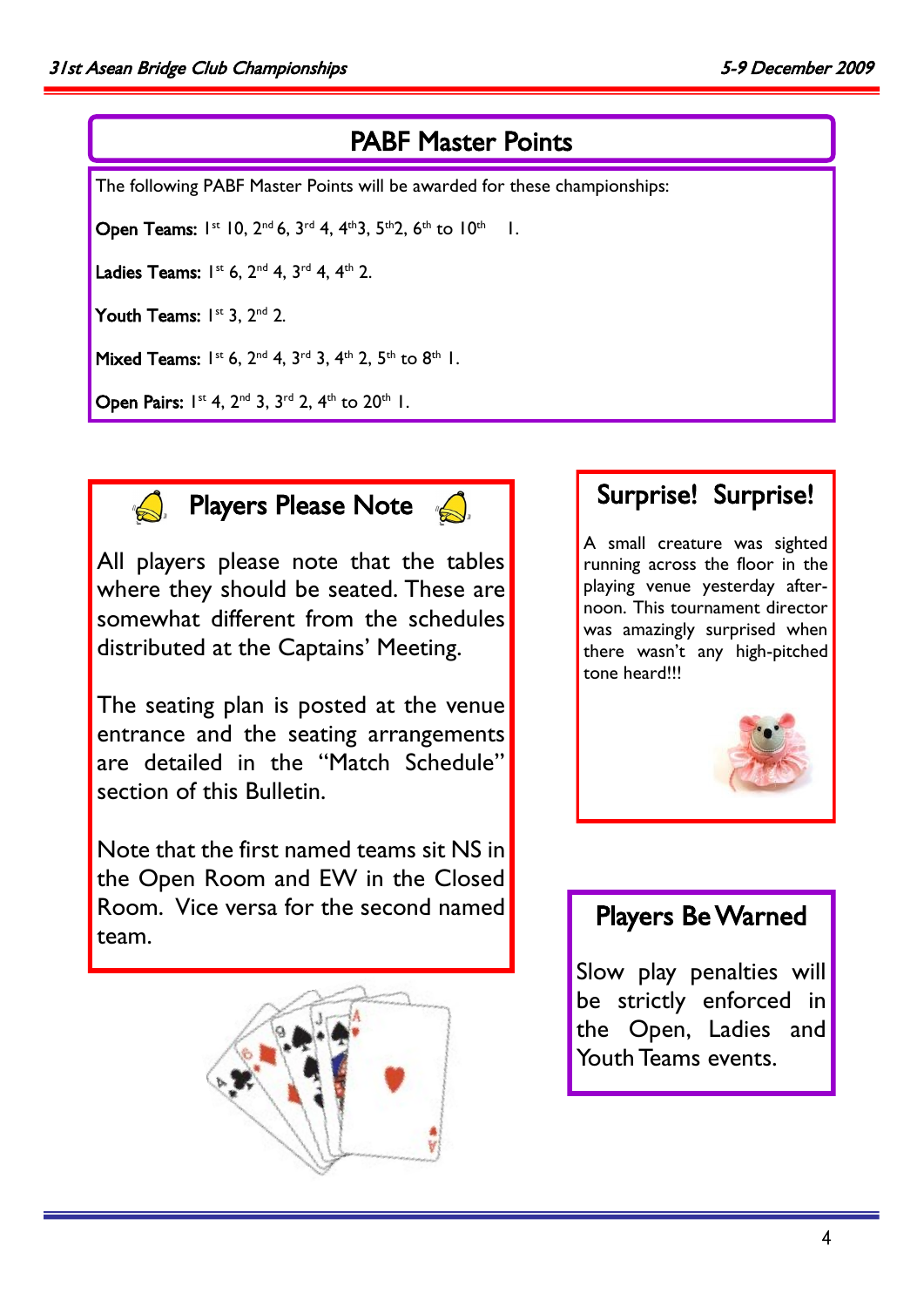# Open Team Player List

#### **AMBASSADOR**

Patrick Choy Chris Leung Phoebe Lin Ju Chuan Cheng Zoe Li

### DJARUM 1

Tanudjan S. Perry Rahardjo Budi S. Bonang Santje

### GABRIAL UI

Bambang Handoyo Lukito M. Hidayatullah Fachreza Elwindra Ravi Rahdewa Alfa Irianda (PC)

### INDO/MAL

Bert Polii Tracy Polii B. Mortensen M. Ratnam

Derek Tyms Gerard Hardy Robert Pelletier Nicholas Peck

### RYLAI

Chang Sui Sim Alan Sia Chong Meng Kelvin Ng Lam Cheng Yen Tan Wei Seng

### BOOMZ Marvin Lai

Fabian Tan Liw Meng Hong Yong Kien Fong

### DJARUM 2

Stevanus S. Anhar H. Kamto Anthony S. Santoso S. Agus K.

### GABRIAL UI SIS

Shelby Ihsan Saleh Judianto Hasan Agus Natakusumah (PC) Edy Julianto Peter Torah W Ricky Palandang

### KATIPUNAN

Felix Manalang Arnel Baybay Ceferino Carreon Jehran Chua Suena Manalang

# PATTAYA BRIDGE CLUB 1 PATTAYA BRIDGE CLUB 2 RBSC

Petter Haram Terje Lie Dick Shek Allen Tan

### SYABAS ENERGY

Syarif Bastaman Budi Gunawan Danny Sacul Franky Karwur Memed Hendrawan Wicky Pancono (PC)

### CBLT Thai

E. Sophonpanich S. Baisamut V. Svangsopakul V. Chinmanas A. Riamsree

### FORBES

Albert Quiogue Sylvia Alejandro Joben Jalandoni George Francisco Carmina Jalandoni

### GEO TIMAH A

Dr. Wimpy S. Tjetjep Noldy George Adjat Abdurodjak Apin Nurhalim Syahrial Ali Maroef Joesoef

### MCBA KL

Lim Teong Wah David Law Jens Rasmussen Tan Su Beng

# C. Suriya A. Suriya

P. Suriya M. Bongsadadt W. Lo

### **TUASON**

Kalle Pearsson Eva Wetherhall Carmen Tuason Lars Manneteg

### **DANTA**

- G. Danta E. Havas
- R. Grenside
- S. Grenside

### FOS

Chua Gang Poon Hua Zhang Yu Kun C.C. Loo Fong Kien Hoong

### GEO TIMAH B

Taufik Asbi Parpar Priatna Giovani Ong Keng Hin David

### MCBA KUCHING

Chang Yah Hua James Handfield-Jones Rowena Lee Judy Satem Lesley White Patrick White

### RBSC POLO CLUB

P. Sinapattanaskul K. Tatiyakavee R. Komolkitti C. Wongwaiwit P. Jaturasangpairoj U. Kanokwattanawan

### X-MEN

Rajendra Krishnan Christopher Gregory Ng Chun Tat Sugiharto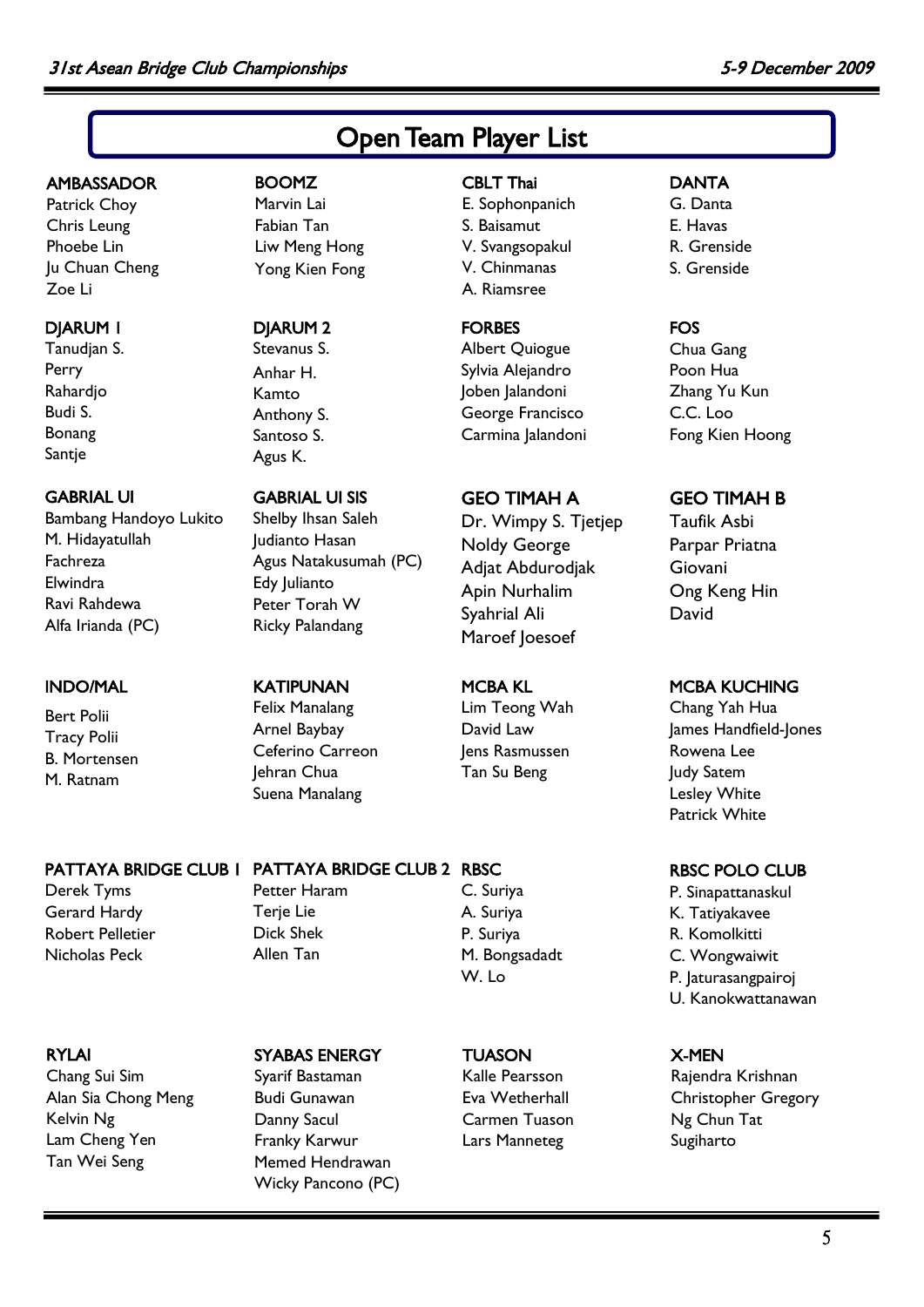# Ladies Team Player List

### ANGELS

Trish Anagnostou Peta Birchall Jennie Cain Jane Davies Nora Eu Sarah Jones

### INTERNATIONAL

Viksi Egan Ayako Shimazaki Jackie Thompson Gemma Tan

### DJARUM Suci A. Nana Fransisca Rury

### GEO TIMAH A Lusje Bojoh Joice Tueje Fera Damayanti

Riantini

### GEO TIMAH B

Conny Sumampouw Irne Korengkeng Setiatin Afriani Firly Damayanti Winda Sumenge

MCBA 1 Christine Chew Azlina Nizaruddin Masako Sawada K. Takano J. Wich

### MCBA 2 Norella Mohar Rona Chin Violet Fernando Hildah Lee Ling Lee Hung Yap Ching Kuan

### MCBA KUCHING

Lian Godfrey Datin Jane Lee Datuk Norolah Luk Biba Plevko-Djumic Kumju Warner

#### RBSC POLO CLUB T. Dardarananda P. Bisalputra K. Abhakara K. Phanmanee

A. Malakul

### SINGAPORE

Seet Choon Cheng Foo Yoke Lan Jane Choo Greta Chai

### MCBA 3

Renate Hashim Kon Oy Leng Naga Mahendran Elizabeth Malek Prema Nadkarni Ajita Shah



# Youths Team Player List

### EMMALINE

Leow Zixiang Emmaline Thor Perry Chen Yeo Yonghui



### SANIVA

Mary Cristy Ann de Guzman Lam Cheng Yen Ivan Mok Kelvin Ong Desmond Oh Romulus Tham Mylene Encontro

### **XMING**

Tan Wei Seng Chen Yuanxi Cheng Zehan Kenneth Lim Wee Xiaoling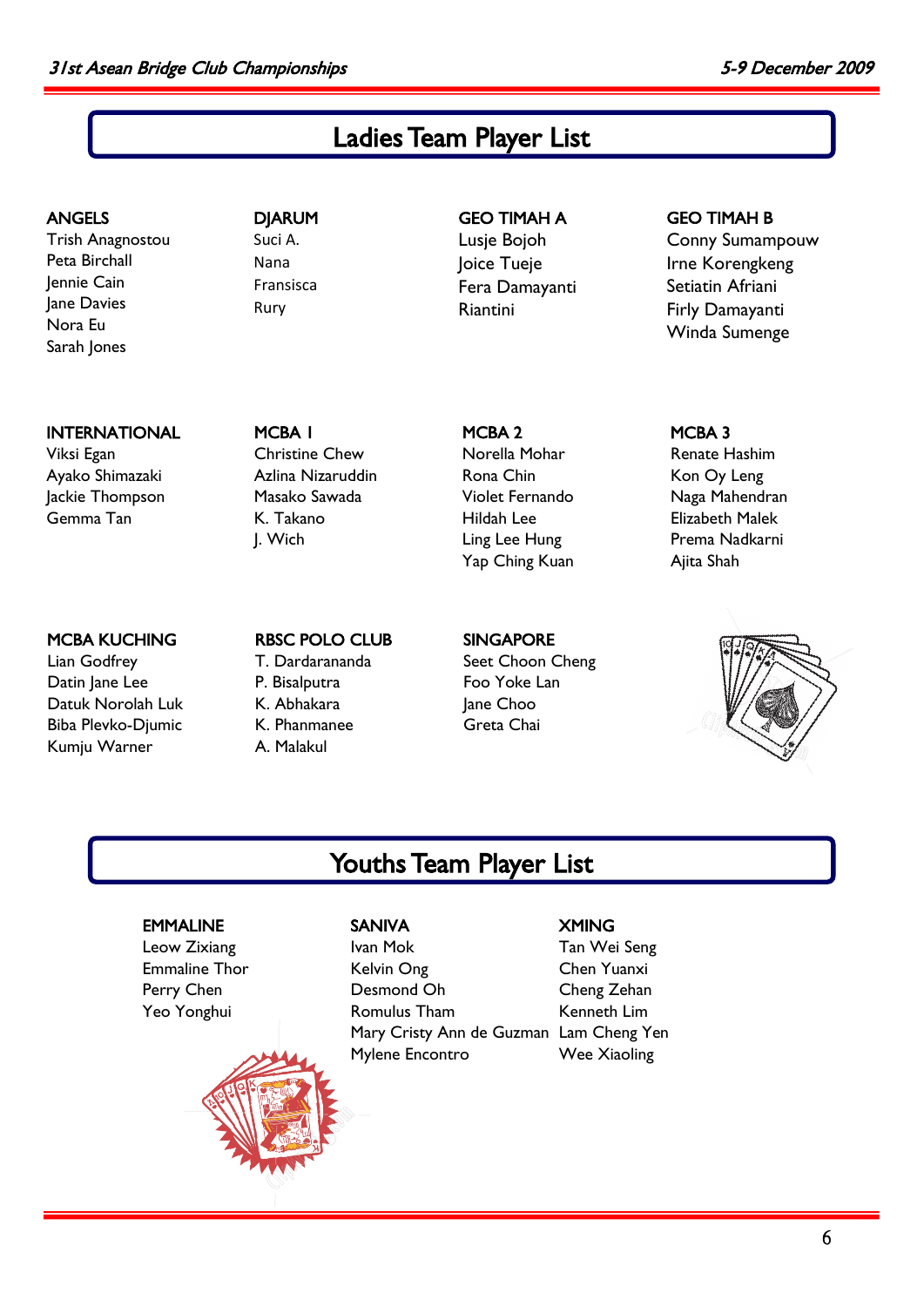# Mixed Teams Results

|     | Section M             |            | Round I | ā | und 2 |    | Round 3 |                          | Round 4 |                          | Round 5 |                          | Round 6 |           | Round 7 |                | Round & | 芝 | Total VP | ă |
|-----|-----------------------|------------|---------|---|-------|----|---------|--------------------------|---------|--------------------------|---------|--------------------------|---------|-----------|---------|----------------|---------|---|----------|---|
|     | š                     | ø          | ₿       | ø | ₿     | ×  | ₿       | ×                        | ₿       | ×                        | ₿       | ×                        | ₿       | F         | ₿       | ×              | ₿       |   |          |   |
|     | Djaran                | 2          | n       |   | 급     | ≌  | ≠       | ≝                        | ≘       | ≘                        | ÷       | i                        | 2       | œ         | S       | S              | ∼       |   | ≘        | œ |
|     | <b>Gabrial MGTH</b>   |            | n       | Ξ | ≌     | ≘  | S       | <b>CO</b>                | ⋍       | ÷                        | œ       | Ŧ,                       | ≊       | ∼         | Ξ       | n              | ≌       |   | 을        | ≏ |
|     | Geo Timah A           | ÷          | ⋍       |   | ٠     | ∼  | n       | 2                        | ≏       | ≘                        | ≠       | ÷                        | n       | ⋍         | ⋍       | Ξ              | œ       |   | ≝        | ⋍ |
|     | <b>MCBY</b>           | ÷          | ≛       |   |       | ≘  | ÷       | ÷                        | ⋍       | 芏                        | ≛       | $\overline{\phantom{a}}$ | ⋍       | ⋍         | ≏       | ≌              | ⋍       |   | Ξ        | ≘ |
|     | Geo Tinuh B           | ÷          | R       |   | ≏     | œ  | ≃       | n                        | ≏       | ÷                        | ⋍       | ≃                        | 읏       | ₽         | ≌       | -              | a       |   | ≊        | 2 |
|     | Geo Timah C           | <b>Sep</b> | S       | ⋍ |       | 호  | 급       | ÷                        | ≊       | $\overline{\phantom{a}}$ | 2       | en.                      | n       | ≘         | ≃       | m              | a       |   | ≝        | ≘ |
|     | 륯                     | œ          | æ       |   | ≏     | e, | n       | Ξ                        | ≝       | m                        | S       | ÷                        | ≘       | 2         | ≏       | g              | ī       |   | 럴        | 은 |
|     | ទី                    | ∼          | R       |   | ≌     | S  | 르       | g                        | a       | ≌                        | s       | ≌                        | ⋍       | -         | a       | ÷              | a       |   | <b>i</b> |   |
|     | Ambussdor             | ≘          | ≘       |   | H     | n  | g       | ≌                        | ≃       | S                        | ≛       |                          | œ       | ≃         | ⋍       | œ              |         |   | ≅        | n |
|     | Īusa                  | ÷          | ⋍       | ⋍ | Ξ     | Ξ  | n       | m                        | ≠       | <b>CO</b>                | ⋍       | ន                        | a       | s         | ≃       | ≘              | ≘       |   | Ξ        |   |
|     | ä                     | ≌          | Ī       | 2 | Ï     | ≘  | n       | $\overline{\phantom{0}}$ | ≊       | n                        | n       | £                        | 르       | m         | ⋍       | ÷              | ×       |   | Ξ        | S |
| ÷   | <b>RBSC Polo Club</b> | Ξ          | ≝       | g |       | ⋍  | ×.      | ≏                        | ≃       | ≘                        | ≏       | S                        | ≘       | ٠         | Ξ       | ≌              | ≃       |   | Ξ        |   |
|     | ë                     | Ħ,         | ≏       |   | ≃     | 2  | a       | S                        | Ξ       | n                        | Ξ       | ⋍                        | E       | ≌         | g       | ≘              | ⋍       |   | ≘        | B |
|     | ж.<br>Х               | n          | Ξ       |   | Ξ     | ÷  | ٠       | n                        | ≘       | ÷                        | ≌       | 2                        | ⋍       | ន         | n       | ≏              | ⋍       |   | 을        | ⋍ |
| un, | 륯                     | ÷.         | Ξ       |   | 급     | ÷  | ≘       | ≌                        | ⋍       | ∼                        | ÷       | n                        | œ       | Ξ         | I       | ÷              | r.      |   | ≌        | n |
|     | <b>International</b>  | n          | ≏       | ≘ | ≏     | ន  | ≘       |                          | g       | œ                        | œ       | Ξ                        | ≃       | <b>CO</b> | Ξ       | ÷              | Ξ       |   | ≘        | œ |
|     | <b>Dunta</b>          | ≌          |         |   | ×.    | ≈  | ÷       | 호                        | ⋍       | Ξ                        | n       | ≏                        | ≘       | ÷         | Ξ       | -              | ≃       |   | r        | 읏 |
|     | <b>MHLIMH 338</b>     | n          | A       |   | Ξ     | -  | ≌       | ٠                        | ≘       | ສ                        | э       | œ                        | ≘       | n         | ≘       | ≈              | ≌       |   | ₿        |   |
|     | <b>PHI/MAL</b>        | ສ          | ≘       | n |       | ÷  | ×.      | ≃                        | ≘       |                          | ۰       | ⋍                        | ⋍       | ÷         | ≌       | 芏              | ⋍       |   | Ξ        | ≘ |
| ន្ត | Sanyan                | ≘          | n       | ≊ | 급     | ≌  | n       | 6                        | ∼       | ≌                        | ∼       | ≘                        | ī       | 弍         | n       | $\overline{ }$ | a       |   | ≛        | Ξ |